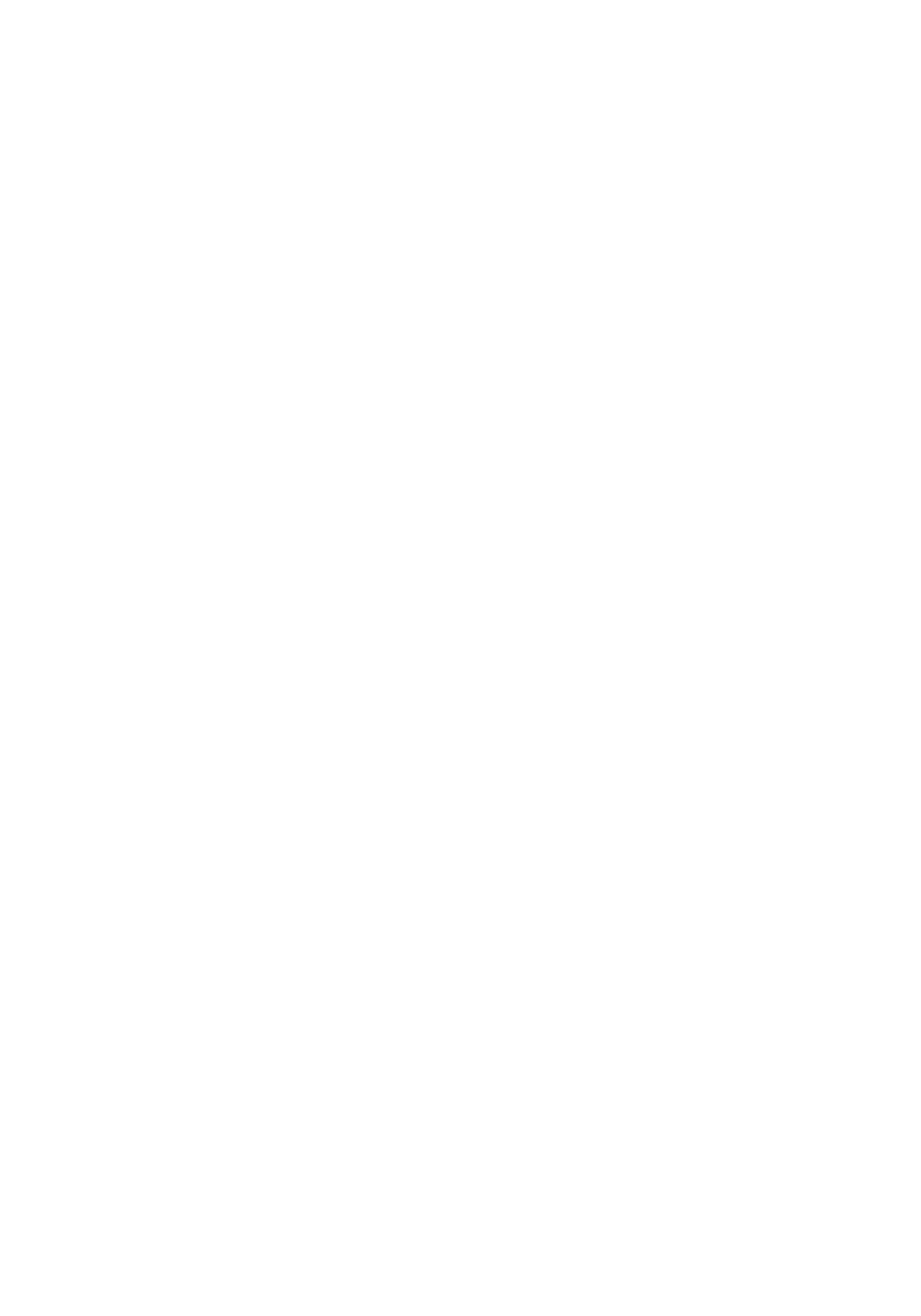## Blue Black Library Jun 9–Oct 7, 2017

In response to the exhibition *Blue Black,* curated by Glenn Ligon, the Pulitzer Arts Foundation has invited artists, writers, musicians, and educators to select books, albums, films, and other media to compose an interdisciplinary library. Contributors responded to the themes of blue and black by considering historical, political, formal, social, and metaphysical references.

With items ranging from bestselling novels to avant-garde jazz albums and a tarot deck, the Blue Black Library includes the selections of more than a dozen guest contributors. In addition to the books, films, records, and objects, the library also includes exhibition references and a music playlist. Interestingly, several works—such as Barry Jenkins's 2016 film *Moonlight* or Joni Mitchell's 1971 album *Blue*—were listed by multiple contributors. In these and other ways, the library selections reflect the complexity of the exhibition and expand upon the nuanced conversations that emerge between the works on view.

To continue these ongoing conversations, we invite you to contribute to the Blue Black Library. We will be adding new titles and playlists as the exhibition progresses; send us your suggestions by writing them on the sheet found on the record table, or by emailing programs@pulitzerarts.org.

To see a full and up-to-date list of materials in the Blue Black Library, visit pulitzerarts.org.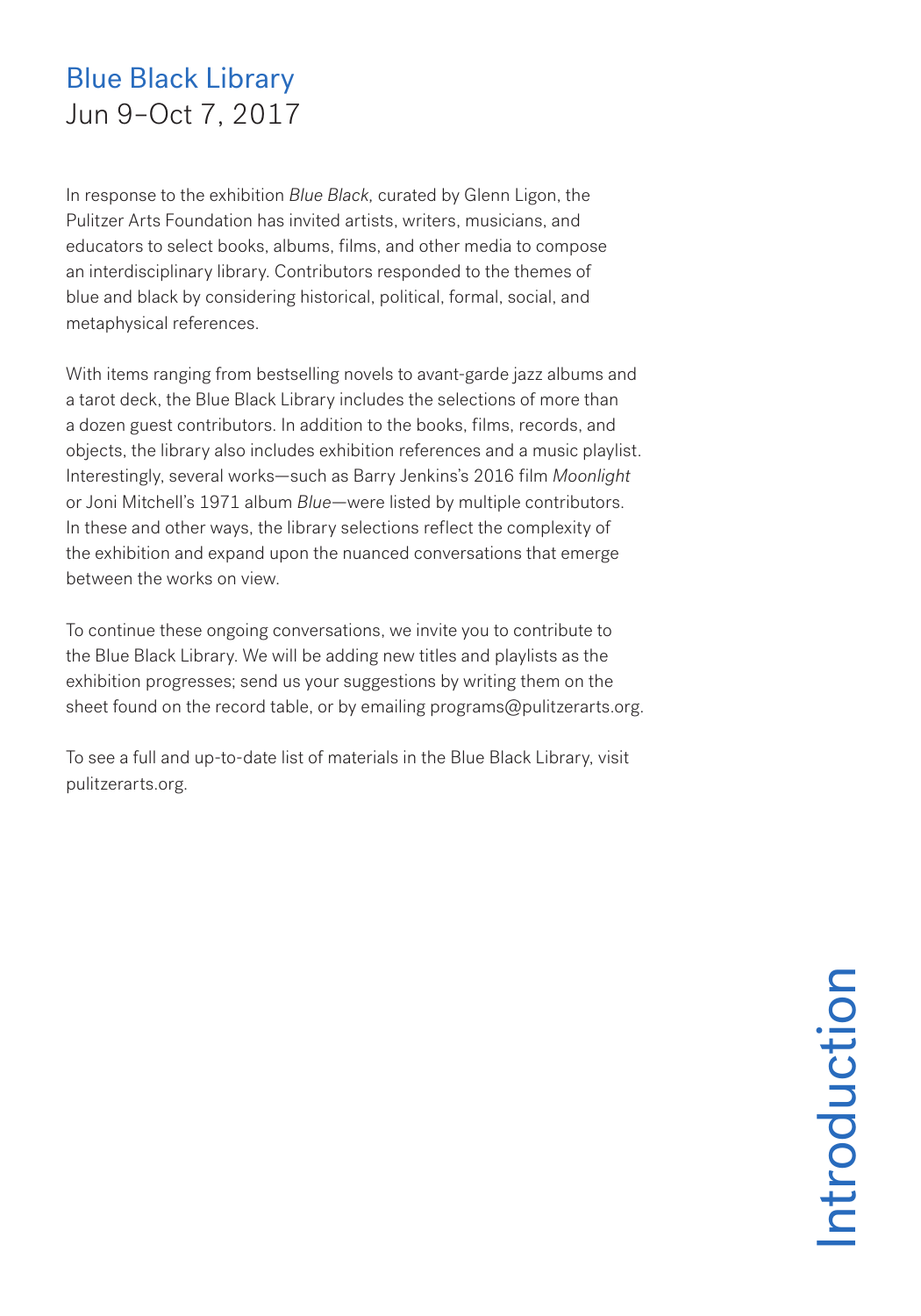#### Guest Contributors

**Brandon Anschultz** is an artist and gallery director based in St. Louis, Anschultz's work concentrates on the materiality of painting and its intersection with sculpture and installation. Anschultz's work has been shown in a broad range of locations.

*50 Song Memoir* (2017) by The Magnetic Fields Album

*American War* (2017) by Omar El Akkad Book

*Blue* (1971) by Joni Mitchell Album

*New York: 2140* (2017) by Kim Stanley Robinson Book

*Parable of the Sower* (1993) by Octavia Butler Book

*Paris is Burning* (1990)\* directed by Jenny Livingston Film

"S-Town" (2017)\* by Serial and This American Life Podcast

Victoria Donaldson is the founder/organizer of Black Cinema Club, a quarterly event featuring films and discussions on matters regarding the African diaspora. Under the moniker Cleo Jones, Ms. Donaldson co-hosts the radio program RWTHNTC with Nappy DJ Needles on 88.1 KDHX.

*good kid, m.A.A.d. city* (2012) by Kendrick Lamar Album

*Let the Fire Burn* (2013)\* directed by Jason Osder Film

*Mo' Better Blues* (1990)\* directed by Spike Lee Film

*Moonlight* (2016)\* directed by Barry Jenkins Film

*New Amerykah, Part One (4th World War)* (2008) by Erykah Badu Album

*Ptah, the El Daoud* (1970) by Alice Coltrane Album

*The Epic* (2015) by Kamasi Washington Album

Phillip Dunlap is an Iowa-born musician and educator living in St. Louis. Dunlap currently serves as Director of Education and Community Engagement at Jazz St. Louis—a not-for-profit organization whose mission is to lead its community in advancing the uniquely American art of jazz through live performance, education, and outreach.

*Black, Brown and Beige* (1958) by Duke Ellington Album

*Kind of Blue* (1959) by Miles Davis Album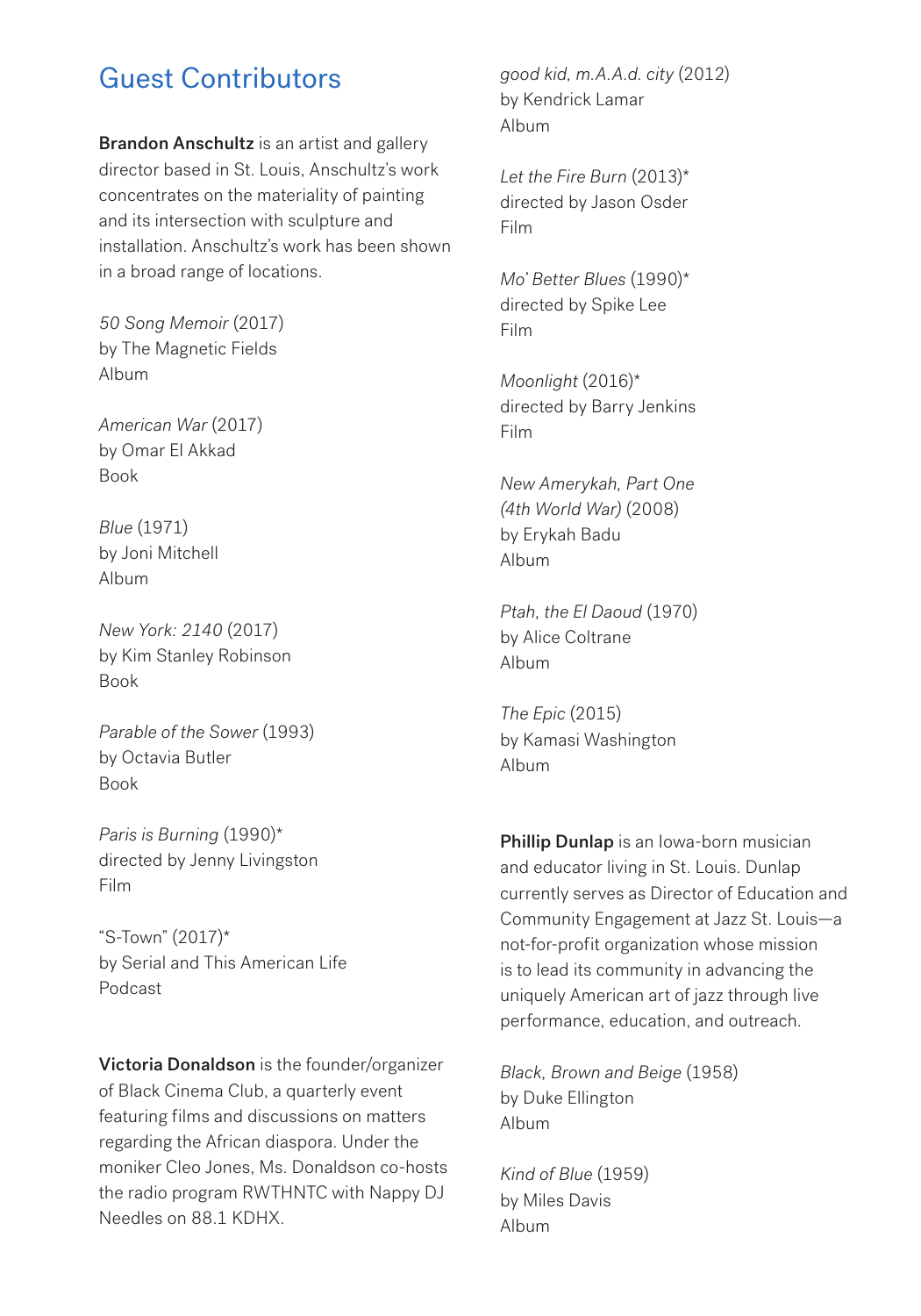*Mingus Ah Um* (1959) by Charles Mingus Album

*The Shape of Jazz to Come* (1959) by Ornette Coleman Album

*Time Out* (1959) by Dave Brubeck Album

Darby English is the author of *1971: A Year in the Life of Color* (U. of Chicago Press, 2016) and *How to See a Work of Art in Total Darkness* (MIT Press, 2007). He is the Carl Darling Buck Professor of Art History and the College at the University of Chicago.

"Serves Me Right to Suffer" (1995)\*\* by John Lee Hooker and Van Morrison Song

*Audubon's Birds of America (Tiny Folio Edition)* (2005) by Roger Tory Peterson Book

*Black is a Color* (2015) by Raymond Saunders Catalogue

*Cosmos: A Personal Voyage* (PBS, 1980)\* directed by Adrian Malone Film

*Dusk and Other Stories* (1998) by James Salter Book

*Everything That Rises Must Converge* (1965) by Flannery O'Connor Book

*Nocturne: The Art of James McNeill Whistler*  (1964) by Denys Sutton Book

*The Blue Planet* (BBC, 2001)\* directed by Alastair Fothergill Film

Olubukola Gbadegesin is a joint-appointed Assistant Professor in the African-American Studies Program and the Department of Fine and Performing Arts, Art History, at Saint Louis University. Her research interests include portraiture, photography, and the politics of representation in Africa and the Diaspora. She is currently working on a manuscript on early photographic practices in Nigeria, titled, *Picturing the Modern Self: Politics, Identity, and Self-Fashioning in Lagos*, 1861–1934.

"Afro Blue" (1959)\*\* by Abbey Lincoln Song

"Deadly Force, in Black and White" (2014) by Ryan Gabrielson, Ryann Grochowski Jones, and Eric Sagara for ProPublica Article

*"In the Belly of the Beast": Black Power, Anti-imperialism, and the African Liberation Solidarity Movement, 1968–1975* (2007)\* by Fanon-Che Wilkins Book

"Redbone" (2016)\*\* by Childish Gambino Song

"West African Indigo Cloth" (1978) by Marietta B. Joseph Article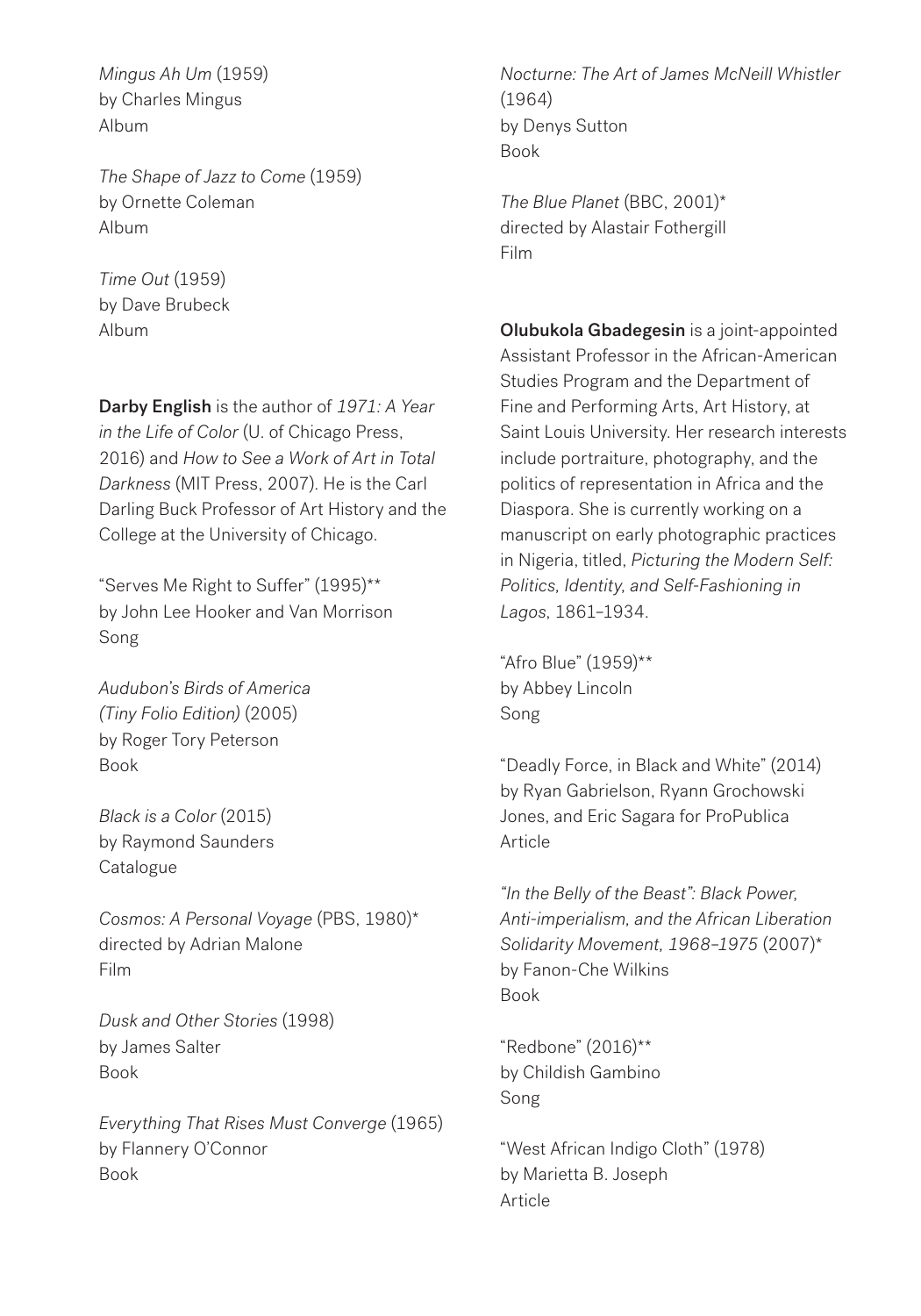*Blues People: Negro Music in White America*  (1963) by Leroi Jones (Amiri Baraka) Book

*Exhibiting Blackness: African Americans and the American Art Museum* (2011) by Bridget R. Cooks Book

"America in Black and Blue" PBS NewsHour Weekend Special (PBS, 2016) Film

Byron Kim is a painter living in Brooklyn, San Diego, and Mexico City. More often than not, his paintings use color to focus on the relationship between everything and nothing.

"Move, Daniel" (1984)\*\* by The McIntosh County Shouters Song

*A Field Guide to Getting Lost* (2005) by Rebecca Solnit Book

*Art as Art: The Selected Writings of Ad Reinhardt* (1991) edited by Barbara Rose Book

*Lightnin' Sam Hopkins* (1961) by Lightnin' Sam Hopkins Album

*Vision and Art: The Biology of Seeing* (2002) by Margaret Livingstone Book

*Yves Klein: Incandescence* (2013) by Frédéric Prot Book

Ingrid LaFleur is an artist, curator, cultural producer, arts advocate, pleasure activist, founder of AFROTOPIA, and candidate for mayor of Detroit. Her work centers on using Afrofuturism as a tool for psychosocial healing.

*Adventures in Paradise* (1975) by Minnie Riperton Album

*Black Quantum Futurism: Theory and Practice, Volume 1* (2015) by Rasheedah Phillips Book

*Black Radical Imagination* (2015) curated by Erin Christovale and Amir George Film

"Shrine of the Black Medusa" (2017) by Casey Rocheteau Tarot Cards

*Siboney* (2014)\* by Joiri Minaya Film

*Towards a Walk in the Sun* (2012)\* by Robert Pruitt Book

*Who Fears Death* (2010) by Nnedi Okorafor Book

*World Galaxy* (1972) by Alice Coltrane Album

Glenn Ligon is an American artist who lives and works in New York. Educated at Wesleyan University, his work has been the subject of numerous solo museum exhibitions internationally and is held in the permanent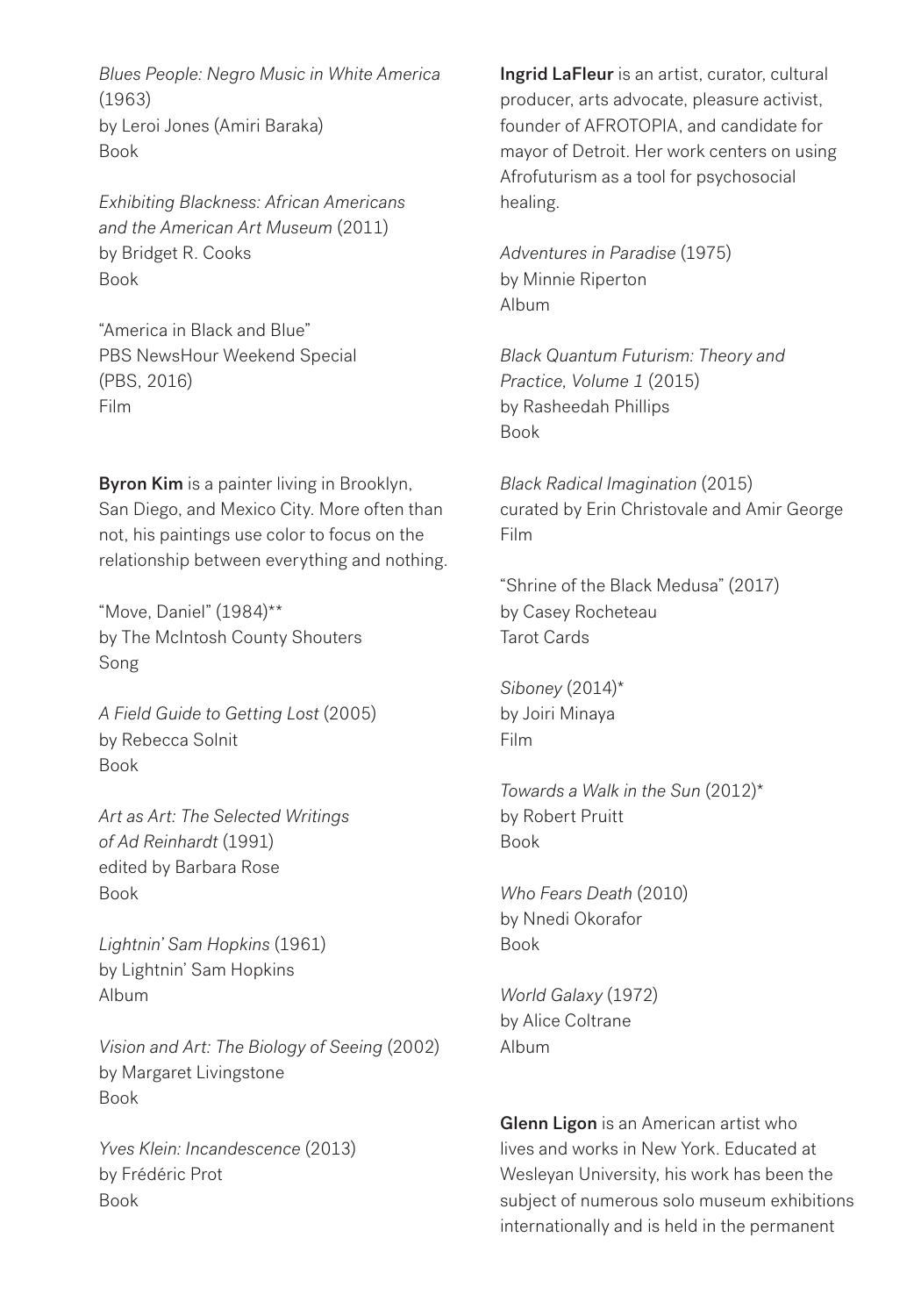collections of museums worldwide, including Tate Modern in London and The Museum of Modern Art in New York. Ligon is the guestcurator of *Blue Black*.

*Voyage of the Sable Venus and Other Poems*  (2015) by Robin Coste Lewis Book

*1971: A Year in the Life of Color* (2016) by Darby English Book

*Bound to Appear: Art, Slavery, and the Site of Blackness* (2013) by Huey Copeland Book

*Moonlight* (2016)\* directed by Barry Jenkins Film

"Still Processing" (2016)\* by Jenna Wortham and Wesley Morris Podcast

*Thanksgiving at the Vanguard* (2017)\* by Jason Moran and the Bandwagon Album

*Love Is The Message, The Message Is Death*   $(2016)^*$ by Arthur Jafa Artwork

Jason Moran is a Grammy-nominated jazz musician, composer, and recording artist based in New York. The recipient of a 2010 MacArthur Fellowship, Moran's work includes the musical scores for director Ava DuVernay's documentary *The 13th*, as well as DuVernay's award-winning film *Selma*.

"(What Did I Do To Be So) Black and Blue"  $(1930)$ \*\* by Ethel Waters Song

"Black Blues" (1983)\* by Henry Threadgill Sextet Song

"Blue Cellophane" (1945)\*\* by Duke Ellington Song

"Blue" (1985)\*\* by Geri Allen Song

"Buck" (1967)\*\* by Nina Simone Song

"DNA." (2017)\*\* by Kendrick Lamar Song

*Killer of Sheep* (1978)\* directed by Charles Burnett Film

**Duro Olowu** is a renowned fashion designer and curator based in London, whose womenswear collections are shown twice a year during London Fashion Week. Mr. Olowu also recently curated the exhibition *Making & Unmaking* at the Camden Arts Centre in London, which featured the work of over 70 contemporary artists.

"Brilliant Corners" (1957)\*\* by Thelonious Monk Song

*Aja* (1977) by Steely Dan Album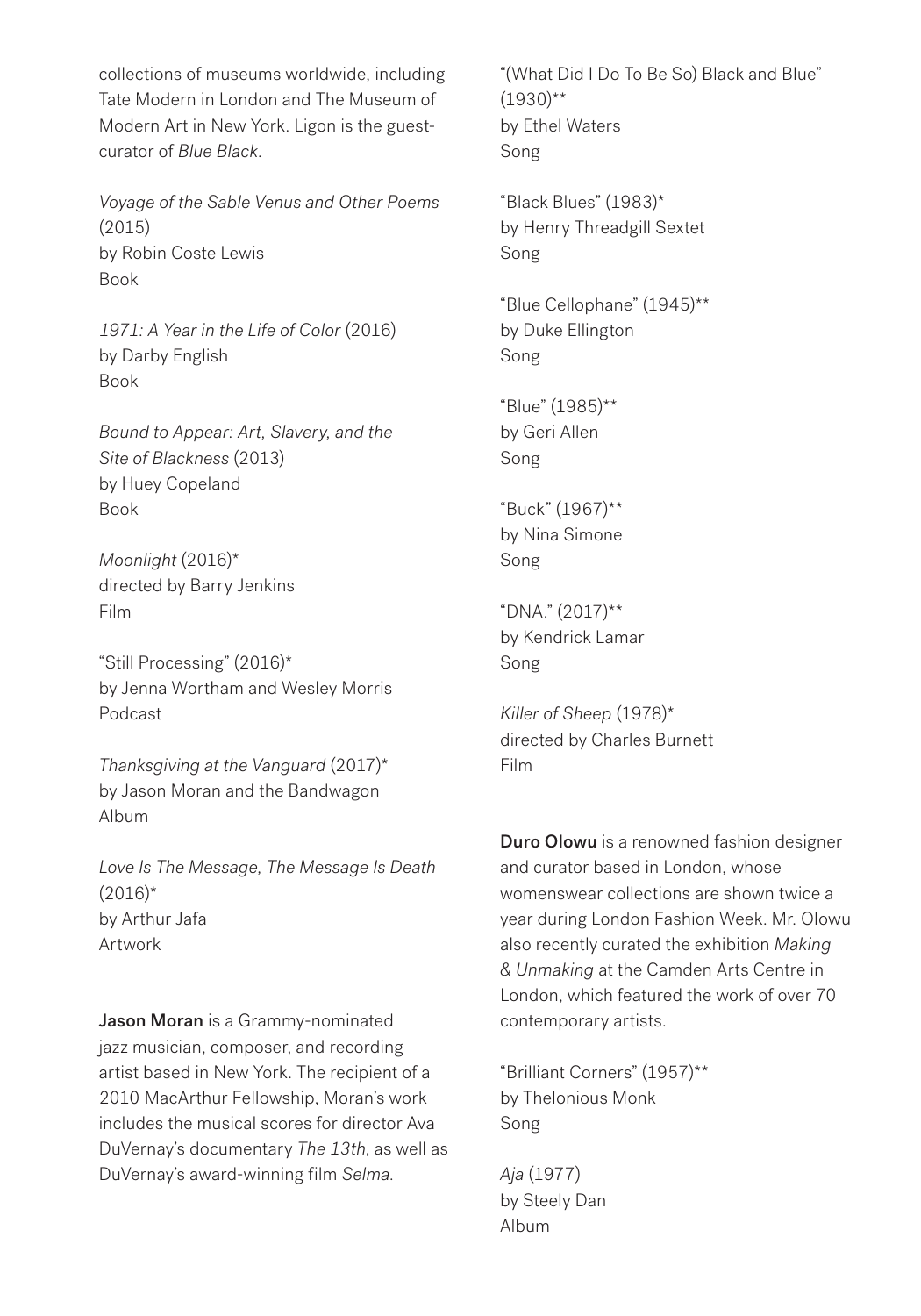*The Art of African Textiles* (1997) by Duncan Clarke Book

*Black Girl* (1966) directed by Ousmane Sèmbène Book

*Blue* (1971) by Joni Mitchell Album

*Daughters of the Dust* (1991) directed by Julie Dash Film

*Diva* (1981) directed by Jean-Jacques Beineix Film

*Elis* (1972) by Elis Regina Album

*Farm* (2002)\* by Jackie Nickerson Book

*I Shot Andy Warhol* (1996)\* directed by Mary Harron Film

*Irving Penn: Photographs of Dahomey 1967*  (2004) by Frances Herskovits Book

*Keep Me In Mind* (1970) by Miriam Makeba Album

*Live!* (1971) by Fela Ransome-Kuti and the Africa '70 with Ginger Baker Album

*Making & Unmaking* (2016) by Duro Olowu Book

*Man with a Blue Scarf: On Sitting for a Portrait by Lucian Freud* (2010) by Martin Gayford Book

*Paris Blues* (1961)\* directed by Martin Ritt Film

*Pieces of a Man* (1971) by Gil Scott-Heron Album

*Tank* (1998)\* Magazine

*The Bluest Eye* (1970) by Toni Morrison Book

*The Fire Next Time* (1963) by James Baldwin Book

*The Man Died: Prison Notes of Wole Soyinka*  (1971) by Wole Soyinka Book

*The Red Shoes* (1948)\* directed by Michael Powell Film

*The Romantic View* (2015)\* Magazine

*Waiting for Happiness* (2002)\* directed by Abderrahmane Sissako Film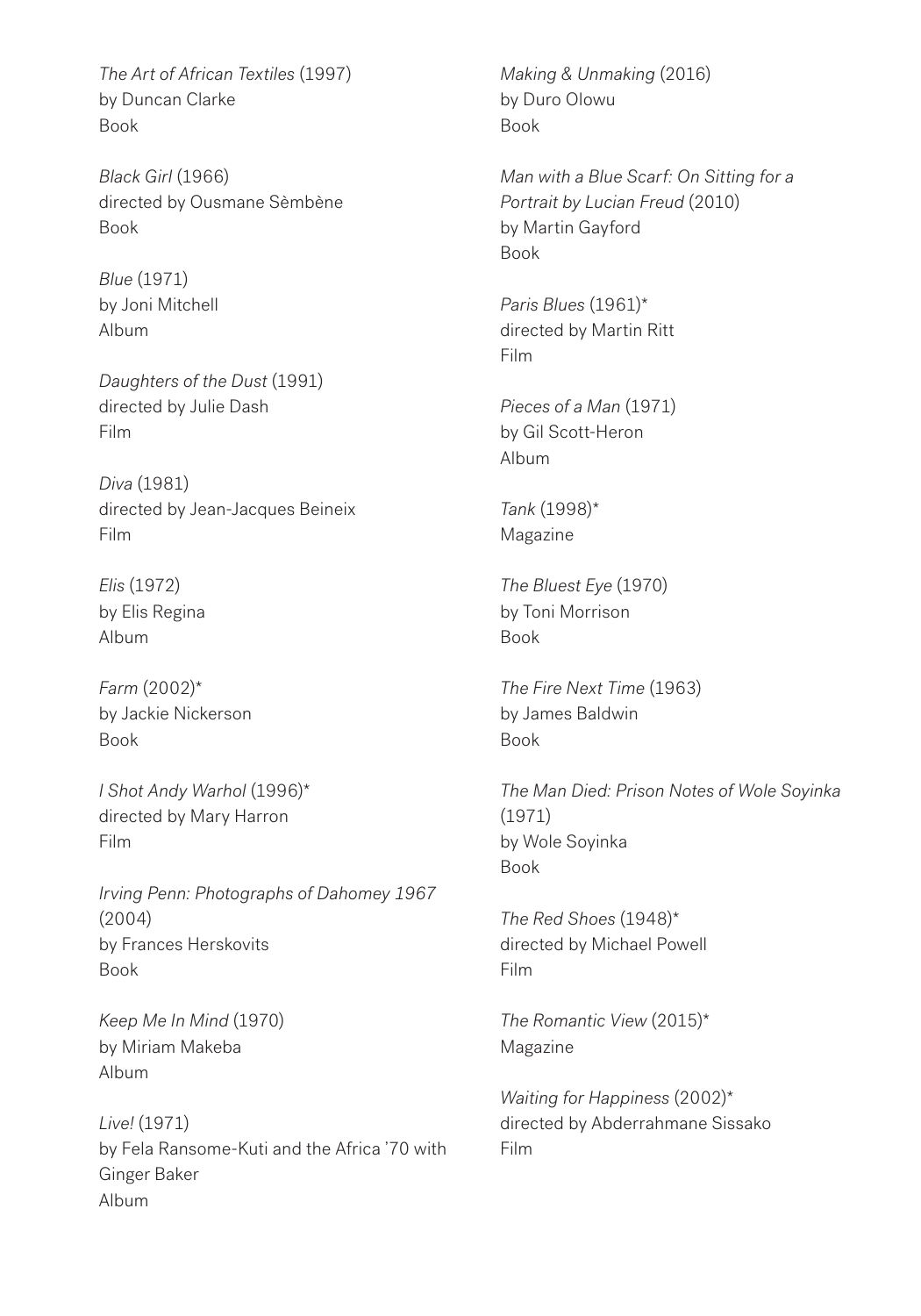Stella Paul is an art historian educated at Harvard University and the University of Southern California. Prior to her twenty-four year tenure at The Metropolitan Museum of Art, where she served as Museum Educatorin-Charge of Exhibitions and Communication, she ran the Southern California efforts for the Smithsonian's Archives of American Art. Paul lives in New York City.

*Blue: The History of a Color* (2001) by Michel Pastoureau Book

*Bright Earth: Art and the Invention of Color*  (2002) by Philip Ball Book

*Chromaphilia: The Story of Colour in Art*  (2017) by Stella Paul Book

*Color and Culture: Practice and Meaning from Antiquity to Abstraction* (1999) by John Gage Book

*Color Chart: Reinventing Color, 1950 to Today*  (2008) by Ann Temkin Book

*Colori: Emotions of Color in Art* (2017) by Carolyn Christov-Bakargiev Book

*Colour after Klein: Rethinking Colour in Modern and Contemporary Art* (2005) by Jane Alison Book

*Colour* (2008) by David Batchelor Book

*How Culture Conditions the Colours We See*  (1985) by Umberto Eco Book

*Il Libro dell'arte* (c. 1400) by Cennino d'Andrea Cennini Book

*Interaction of Color – 50th Anniversary Edition*  (2013) by Josef Albers Book

*Primary Sources: Selected Writings on Color*  (1991) by Patricia Sloane Book

Carl Phillips is the author, most recently, of *Reconnaissance* (winner of the PEN/USA Award in Poetry and the Lambda Literary Award in Poetry, 2016) and *Wild Is the Wind*, forthcoming from Farrar, Straus & Giroux in 2018.

"Back to Black" (2006)\*\* by Amy Winehouse Song

"Black is the Color of My True Love's Hair"  $(1965)$ \*\* by Nina Simone Song

"Blue Blackness (Smooth Edit)" (2003) by Alan Smithee Song

"Fool to Cry" (1976)\*\* by Rolling Stones Song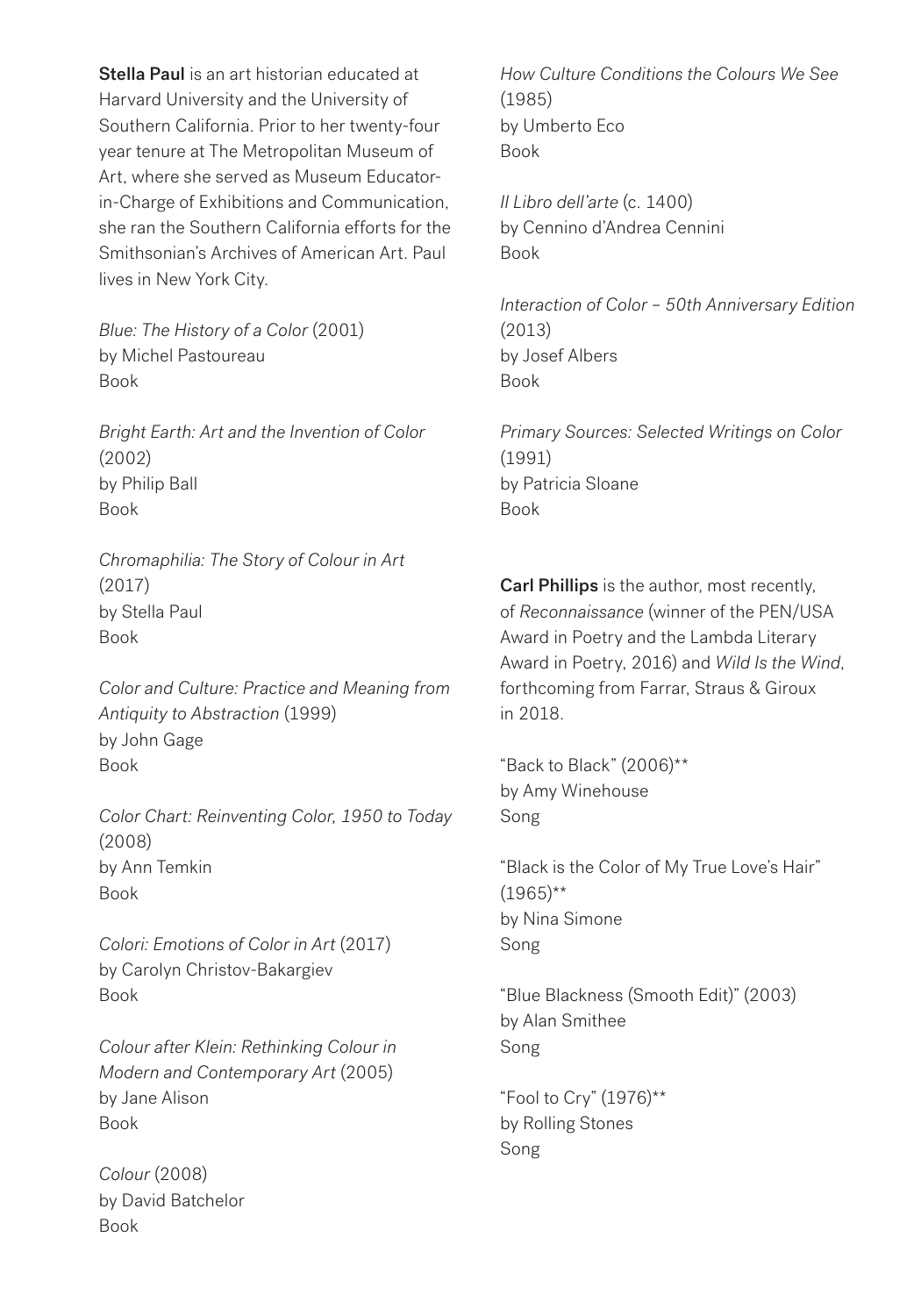"This Bitter Earth" (1964)\*\* by Aretha Franklin Song

*In the Heat of the Night* (1967)\* directed by Norman Jewison Film

*On Being Blue: A Philosophical Inquiry* (1976) by William H. Gass Book

*The Bluest Eye* (1970) by Toni Morrison Book

Eugene B. Redmond is the author and editor of twenty-five volumes of poetry, plays, and hybrid works. He is the recipient of fellowships and awards from the National Endowment for the Arts, the Pushcart Prize, and the American Book Awards, among others. Redmond is an Emeritus Professor of English at Southern Illinois University– Edwardsville and the Poet Laureate for East St. Louis.

"Sweet/Black Dada Nihilismus" (1964)\*\* by Amiri Baraka & The New York Art Quartet Recording

*"Point from which Creation Begins": The Black Artists' Group of St. Louis* (2014) by Benjamin Looker Book

*26 Ways of Looking at a Black Man and Other Poems* (1969) by Raymond R. Patterson Book

*Afro Horn Mix* (2012)\* by Francisco Mora Catlett, et al. Album

*Black Pearls: The Poetry of Maya Angelou* (1969)\* by Maya Angelou Recording

*Black Rainbows: The Colors and Self-Images of African American Girls* (2008)\* directed by Marie A. Celestin-Young Film

*Black Spirits: Festival of New Black Poets in America* (1972) by various artists Album

*Drumvoices Revue, Vol. 17* (2012)\* edited by Eugene B. Redmond Book

*Drumvoices Revue, Vol. 3* (1993)\* guest-edited by Jayne Cortez Book

*Eighty Moods of Maya & Other Photo-Poetic Moments* (2008)\* edited by Howard Rambsy II Book

*Folk Music of Ethiopia* (1951)\* by various artists Album

*Goodbye, Sweetwater: New and Selected Stories* (1958) by Henry Dumas Book

*Let Loose on the World: Celebrating Amiri Baraka at 75* (2009)\* edited by Ted Wilson, et al. Book

*New Beginnings* (2017)\* by Montez Coleman Album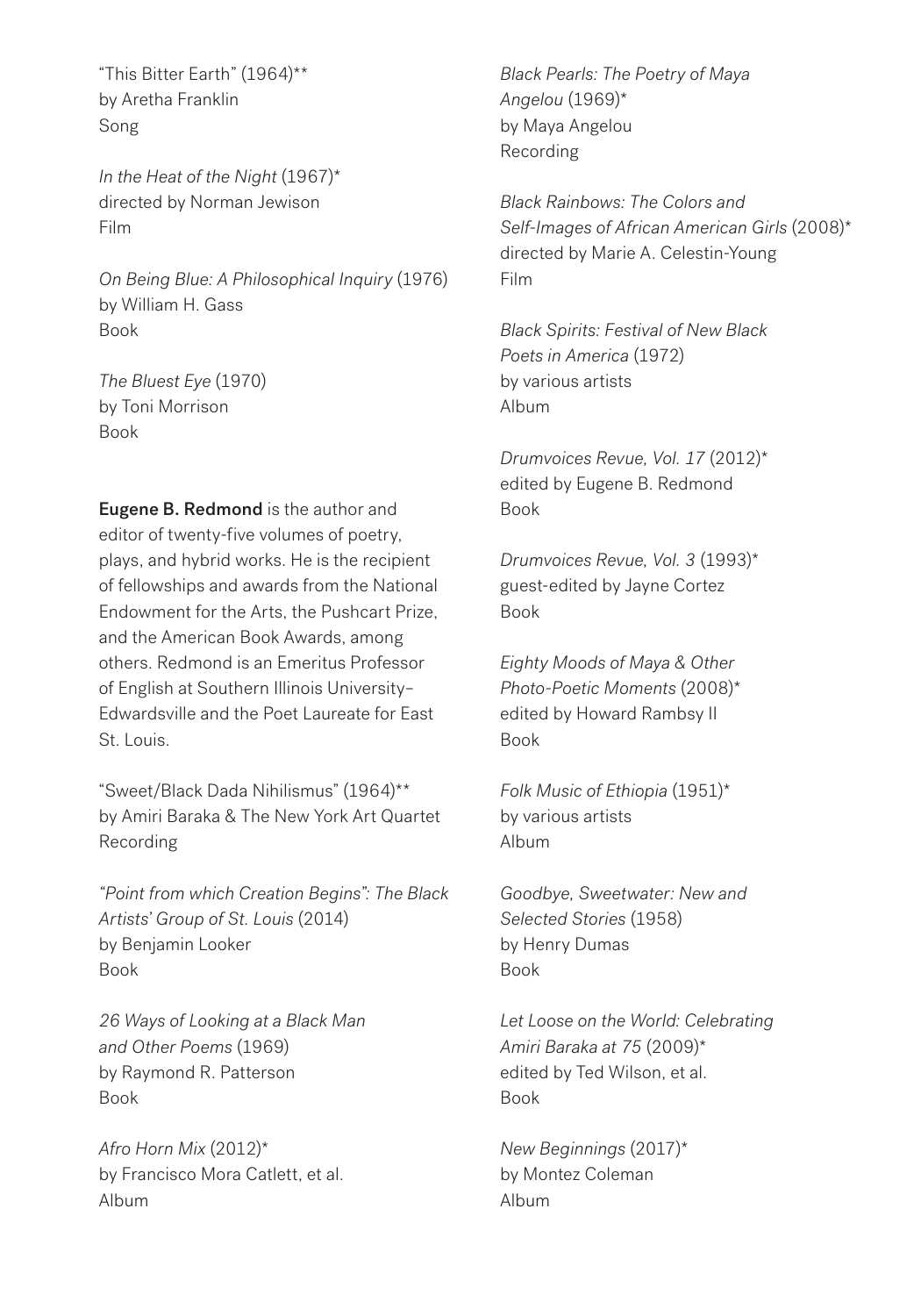Treasure Shields Redmond, a Mississippi native, is a poet, speaker, diversity and inclusion coach, and social justice educator. You can purchase her book, *Chop: A Collection of Kwansabas for Fannie Lou Hamer*, at www.FemininePronoun.com.

*"After Mecca": Women Poets and the Black Arts Movement* (2004) by Cheryl Clarke Book

*Black Queer Studies: A Critical Anthology*  (2005) edited by E. Patrick Johnson Book

*Carmen and Geoffrey* (2005) directed by Nick Doob Film

*Eat Out More Often* (1970)\*\* by Rudy Ray Moore Album

*For My People* (1969) by Margaret Walker Book

Four-Pack of Royal Crown Hair Dressing

*Good Things to Eat, As Suggested by Rufus*  (1911) by Rufus Estes Book

Sojourner Truth collectible doll\*

*Songs My Mother Taught Me* (2015)\*\* by Fannie Lou Hamer Recording

*Speak, So You Can Speak Again: The Life of Zora Neale Hurston* (2004) by Lucy Anne Hurston Book

*The Black Book (African-American History)*  (1974) by Middleton A. Harris, et al. Book

*The Negro Motorist Green-Book* (1940) by Victor H. Green Book

*The Sequence Party* (1983) by The Sequence Party Album

Rebecca Wanzo is an associate professor of Women, Gender, and Sexuality Studies and associate director of the Center for the Humanities at Washington University. She is the author of *The Suffering Will Not Be Televised: African American Women and Sentimental Political Storytelling* (2009) and various essays about race, feminism, popular culture, and political discourse.

"Am I Blue?" (1929)\*\* by Ethel Waters Song

"Never to Dream of Spiders" (1986) by Audre Lorde Poem

"Sonny's Blues" (1957) by James Baldwin Short story

"Story Books on a Kitchen Table" (1976) by Audre Lorde Poem

*Bayou, Vol. 1 and 2* (2009) by Jeremy Love Graphic novel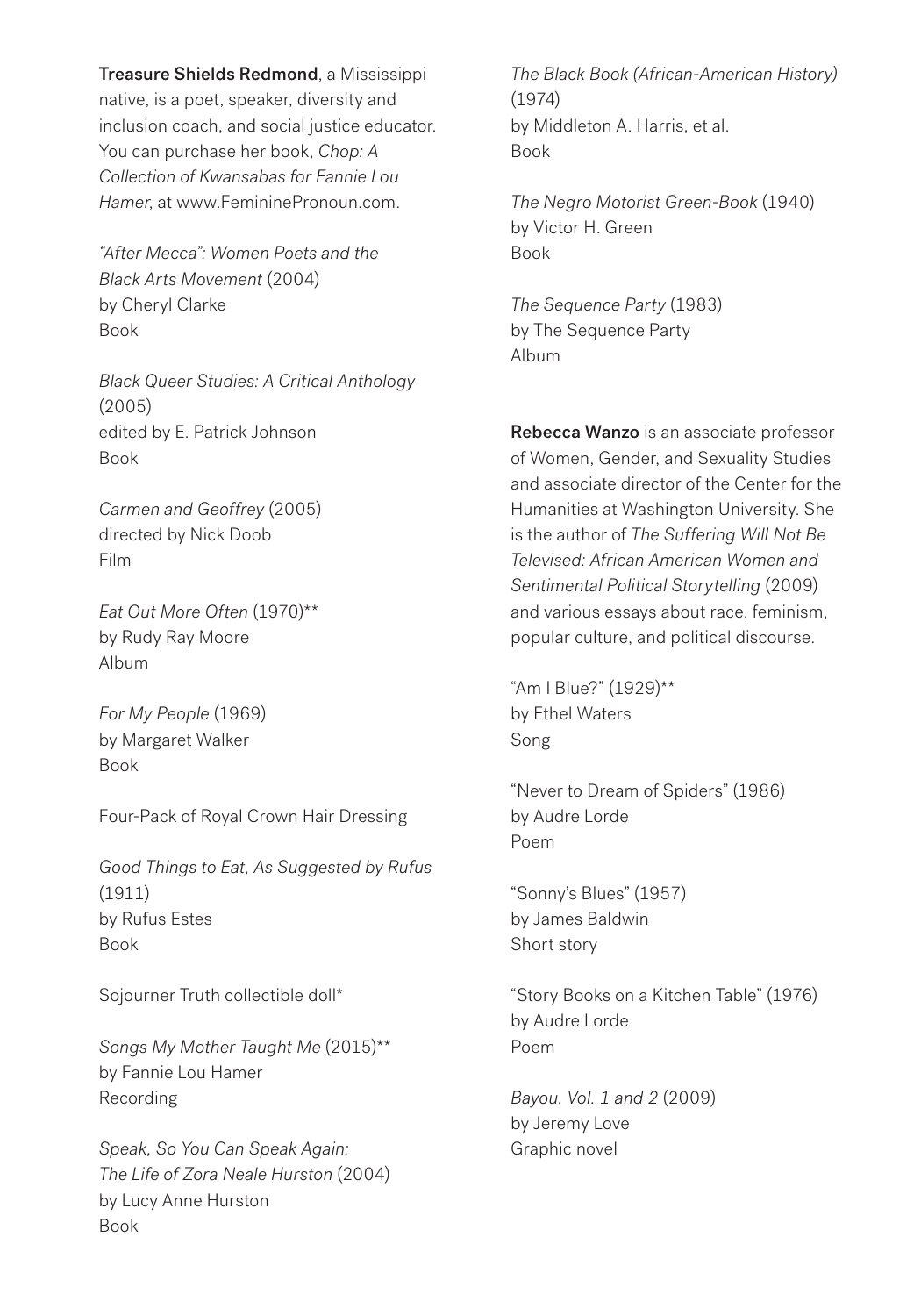*Black is Blue* (2014)\* directed by Cheryl Dunye Film

*Blue Collar* (1978)\* directed by Paul Schrader Film

*Moonlight* (2016)\* directed by Barry Jenkins Film

*Nobody and Other Songs* (1981) by Bert Williams Album

We Stories is a St. Louis-based nonprofit organization dedicated to promoting inclusive children's literature and providing families with resources, connections, and opportunities for advancing racial equity.

*Blues Journey* (2003) by Walter Dean Myers Book

*It Jes' Happened: When Bill Traylor Started to Draw* (2012) by Don Tate Book

*Jazz Day: The Making of a Famous Photograph* (2016) by Roxane Orgill Book

*The Bat Boy and His Violin* (2001) by Gavin Curtis Book

*The Great Migration: Journey to the North*  (2010) by Eloise Greenfield Book

*Underground: Finding the Light to Freedom*  (2015) by Shane W. Evans Book

*Wings* (2000) by Christopher Myers Book

\* Item not featured in on-site library \*\* Selection featured in Spotify playlist, available at pulitzerarts.org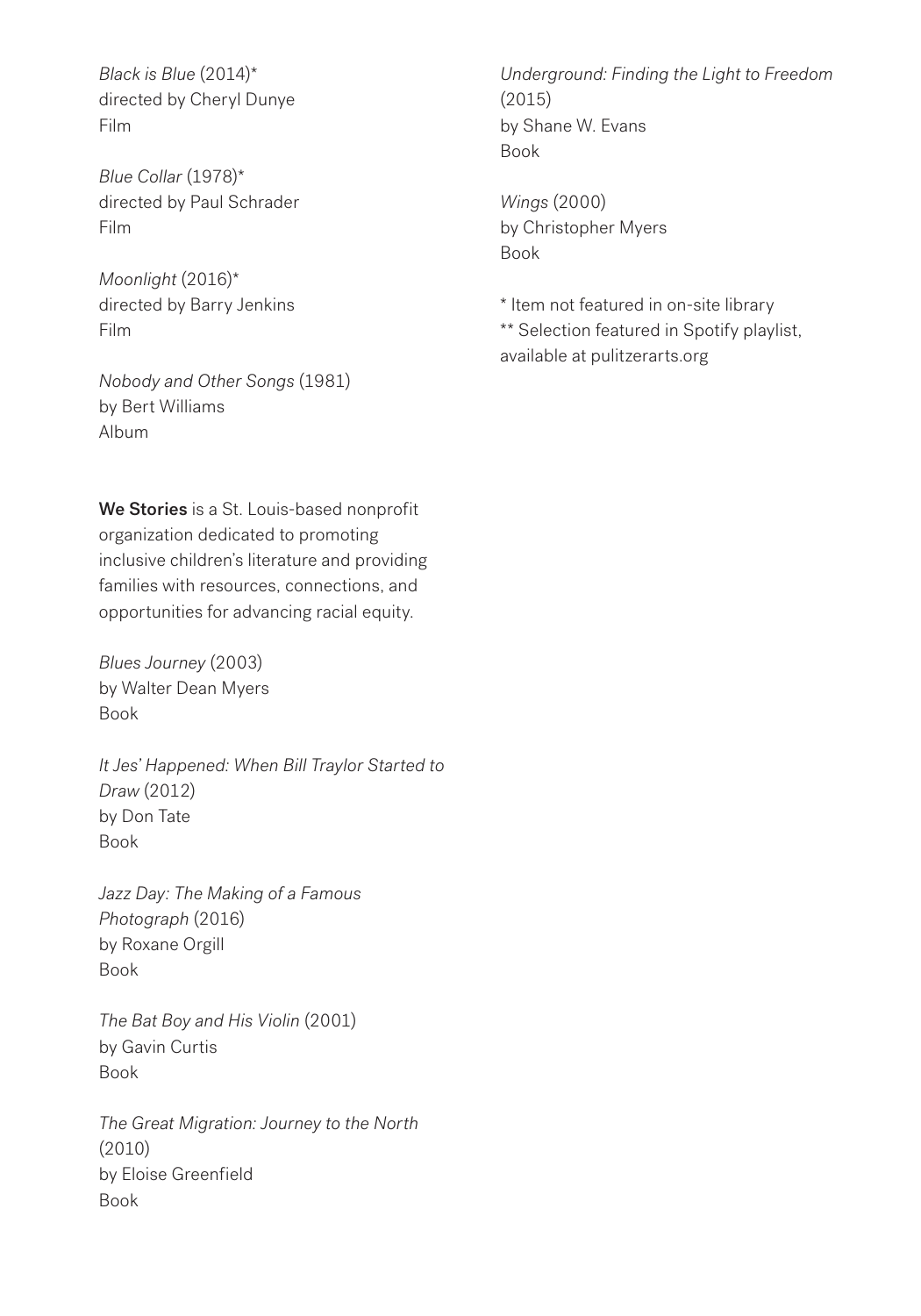### Staff Recommendations

*Awaken, My Love!* (2016) by Childish Gambino Album

"Black Spiderman" (2017)\*\* by Logic ft. Damian Lemar Hudson Song

*blisters* (2017) serpentwithfeet Album

"Blue Bayou" (1954)\*\* by Roy Orbison Song

*Bluets* (2009) by Maggie Nelson Book

*Blutopia: Visions of the Future and Revisions of the Past in the Work of Sun Ra, Duke Ellington, and Anthony Braxton* (1999) by Graham Lock Book

*Bo Diddley* (1955) by Bo Diddley Album

*Ceremonies* (1992) by Essex Hemphill Book

*Chromophobia* (1997) by David Batchelor Book

"Come Out" (1966)\*\* by Steve Reich Recording

*Equilibrium* (2002)\* directed by Kurt Wimmer Film

*Eva Taylor and Clarence Williams's Blue Five: 1925–1926* (1926) by Eva Taylor and Clarence Williams Album

*Fahrenheit 451* (1953) by Ray Bradbury Book

*Fantastic Sagas* (2013) by Robert Pruitt and Matthew Johnson Book

*Gathering Blue* (2000) by Lois Lowry Book

*Homegoing* (2016) by Yaa Gyasi Book

*I Know Why the Caged Bird Sings* (1969) by Maya Angelou Book

*I, Tituba, Black Witch of Salem* (1986) by Maryse Condé Book

*Indigo* (1998) by Jenny Balfour-Paul Book

*Kind of Blue* (1959) by Miles Davis Album

*On Being Blue: A Philosophical Inquiry* (1976) by William H. Gass Book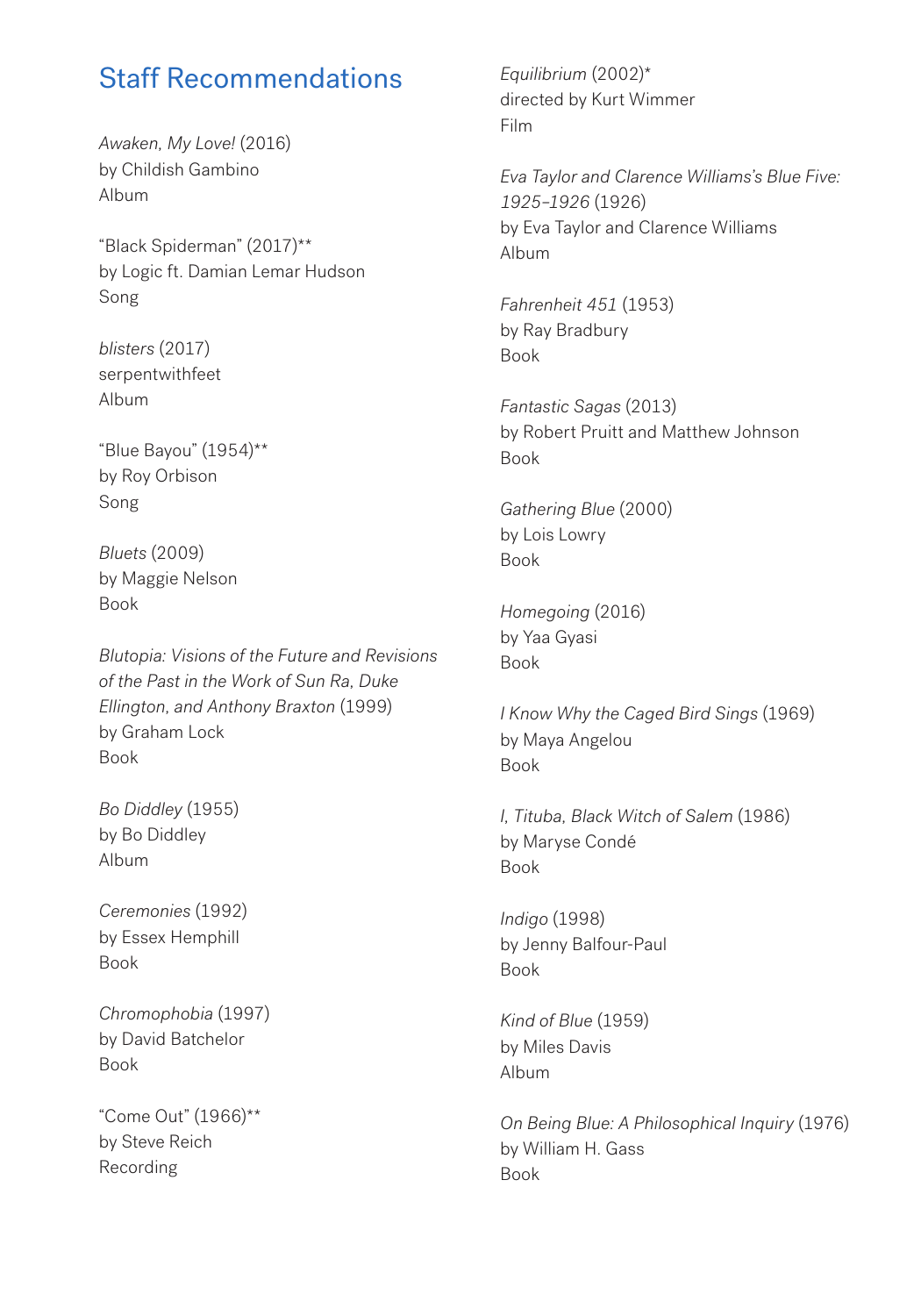*One* (2008) by Kathryn Otoshi Book

*Oreo* (1974) by Fran Ross Book

*Peetie Wheatstraw LP* (1975) by Peetie Wheatstraw Album

*Reflections in Blue* (1987) by Sun Ra Album

"Saint Louis Blues" (1929)\*\* by Bessie Smith and Louis Armstrong Song

*Tape Two* (2013) by Young Fathers Album

*The Black Book of Colors* (2008) by Menena Cottin Book

*The Dress Lodger* (2010) by Sheri Holman Book

*The Girl Who Fell From the Sky* (2011) by Heidi W. Durrow Book

*Voices in the Night* (2015) by Steve Millhauser Book

*What a Wonderful World: The Magic of Louis Armstrong's Later Years* (2012) by Ricky Riccardi Book

*Special thanks to Alice Blue Collective for providing fresh flowers for the library.*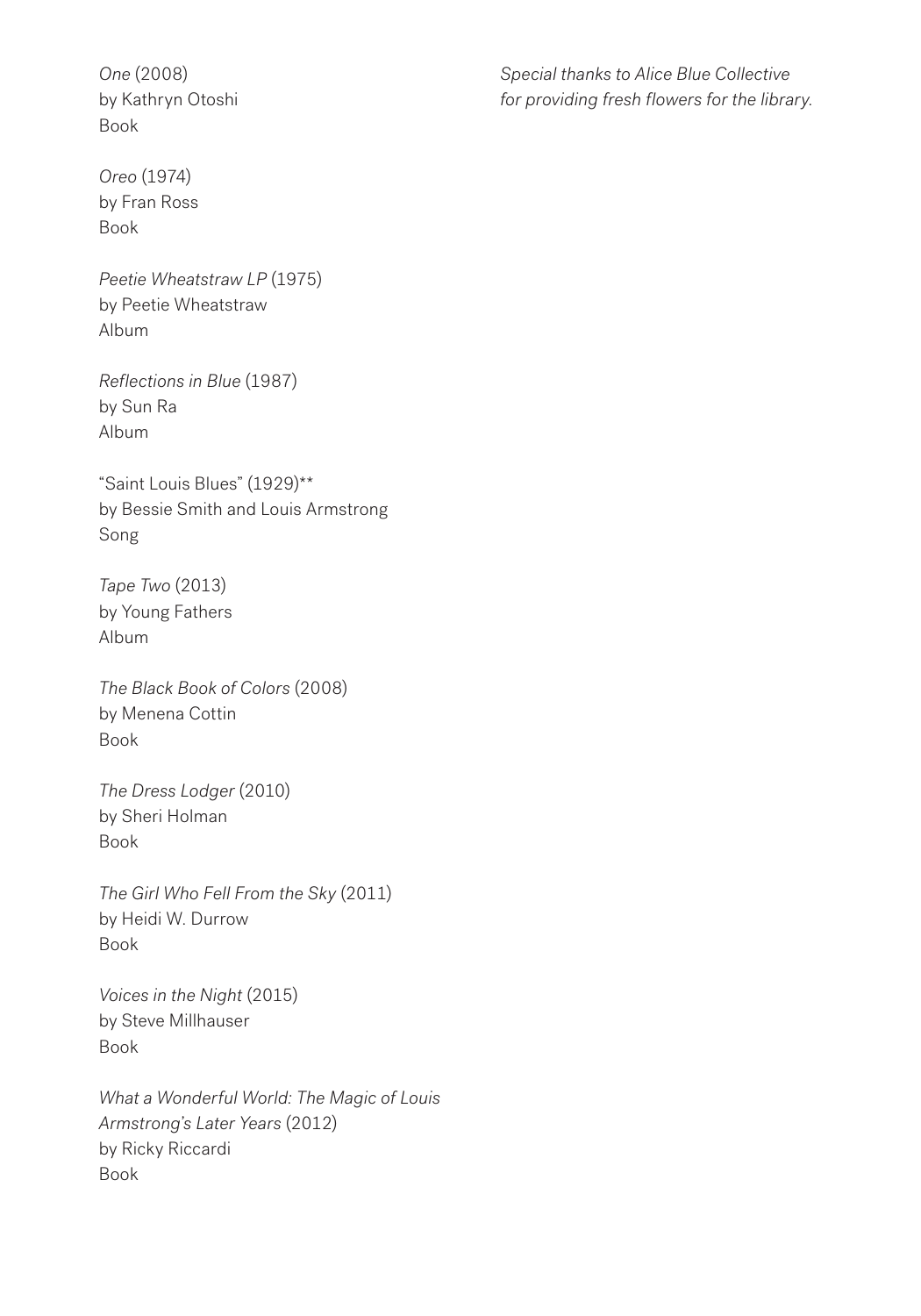## About the Pulitzer

The Pulitzer Arts Foundation presents experimental, progressive, and multidisciplinary exhibitions and programs, inspiring audiences to think differently about art and its relationship to their lives. Deeply committed to serving the St. Louis community, the Pulitzer has become an integral part of both the Grand Center Arts District and the broader cultural and civic landscape of St. Louis.

#### **Location**

3716 Washington Blvd St. Louis, MO 63108 @pulitzerarts pulitzerarts.org

#### **Hours**

Wednesday, 10am–5pm Thursday, 10am–8pm Friday, 10am–8pm Saturday, 10am–5pm

Free Admission & Parking